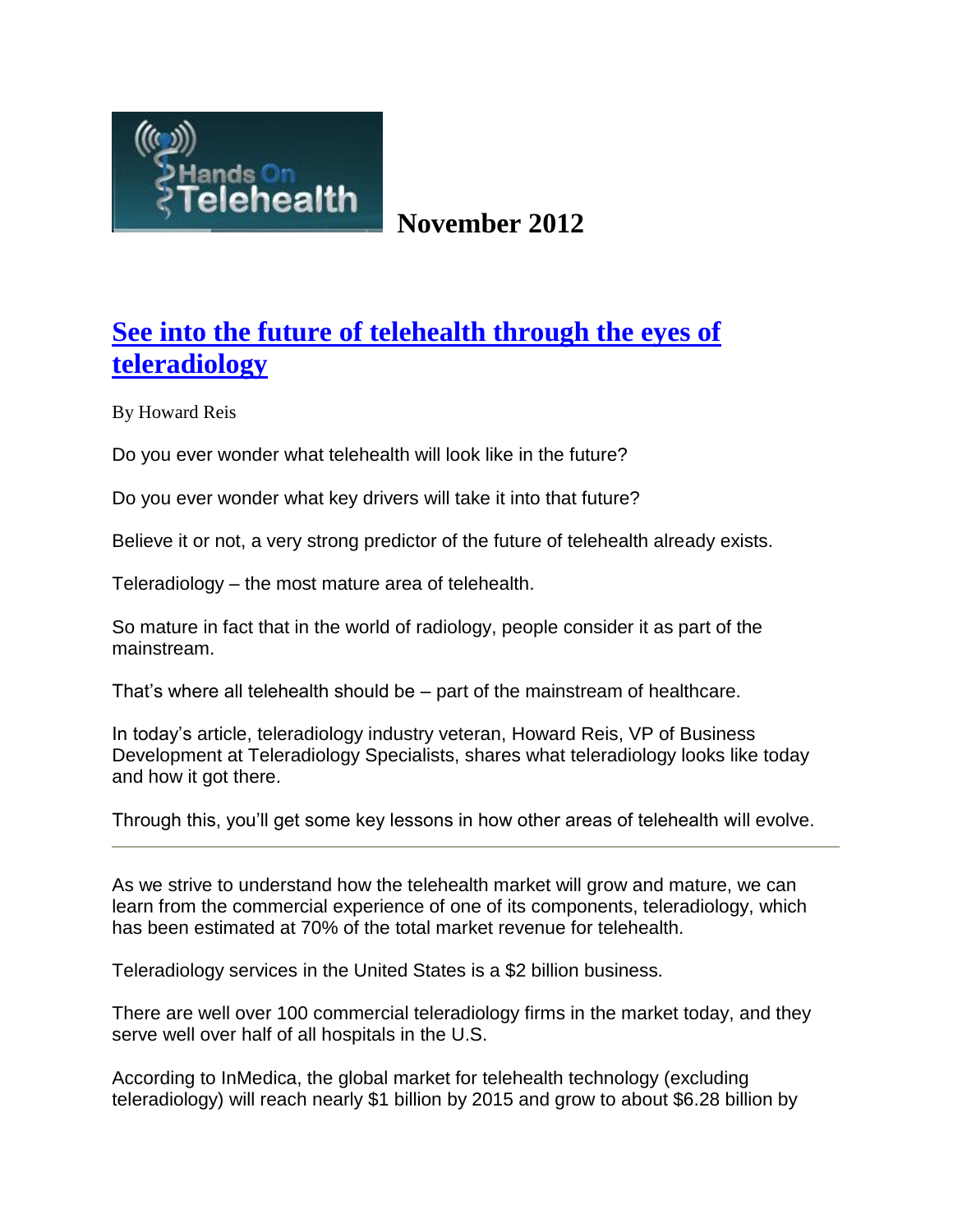#### 2020.

So if the rest of telehealth technologies and services are to reach and/or exceed the success levels of teleradiology, let's examine what helped teleradiology succeed, so that we may learn from it.

#### **Insight #1: The business model worked**

The primary reason teleradiology took off as a commercial service after it was introduced by Nighthawk (now vRad) in 2001 was that the business model showed positive returns for the radiology groups that bought the service and the teleradiology props that provided it.

The ability to get insurance reimbursement for all exams was the key determining factor that made this happen.

The most likely rationale for why reimbursement was available was that radiology interpretative services were typically not provided with the radiologist on face-to-face contact with the patient.

Reimbursement is still a challenge for the broader telehealth market, precisely because other clinical diagnostic and treatment services are traditionally provided in-person rather than remotely.

However, at this writing 16 states have passed legislation requiring payors to reimburse for telemedicine consults as much as they do for in-person consults.

#### **Insight #2: They knew who the customer was**

Knowing who the customer is has always been an important part of the sales cycle.

Multiple decision makers lengthen the cycle, increasing the cost of sale to the provider.

Teleradiology succeeded in part by figuring out exactly who its customer was and selling the solution to solve that customer's problems.

In the hospital, the customer for teleradiology services is the Chief of Radiology, who also is the Chairman or CEO of the radiology group who has the radiology contract with the hospital.

Occasionally the C-Suite of the hospital got involved if the hospital was paying the bill, but this was not the norm.

With other areas of telehealth, there is rarely a single coordinator with contract signing authority. Therefore, it's not quite as easy to identify a single customer.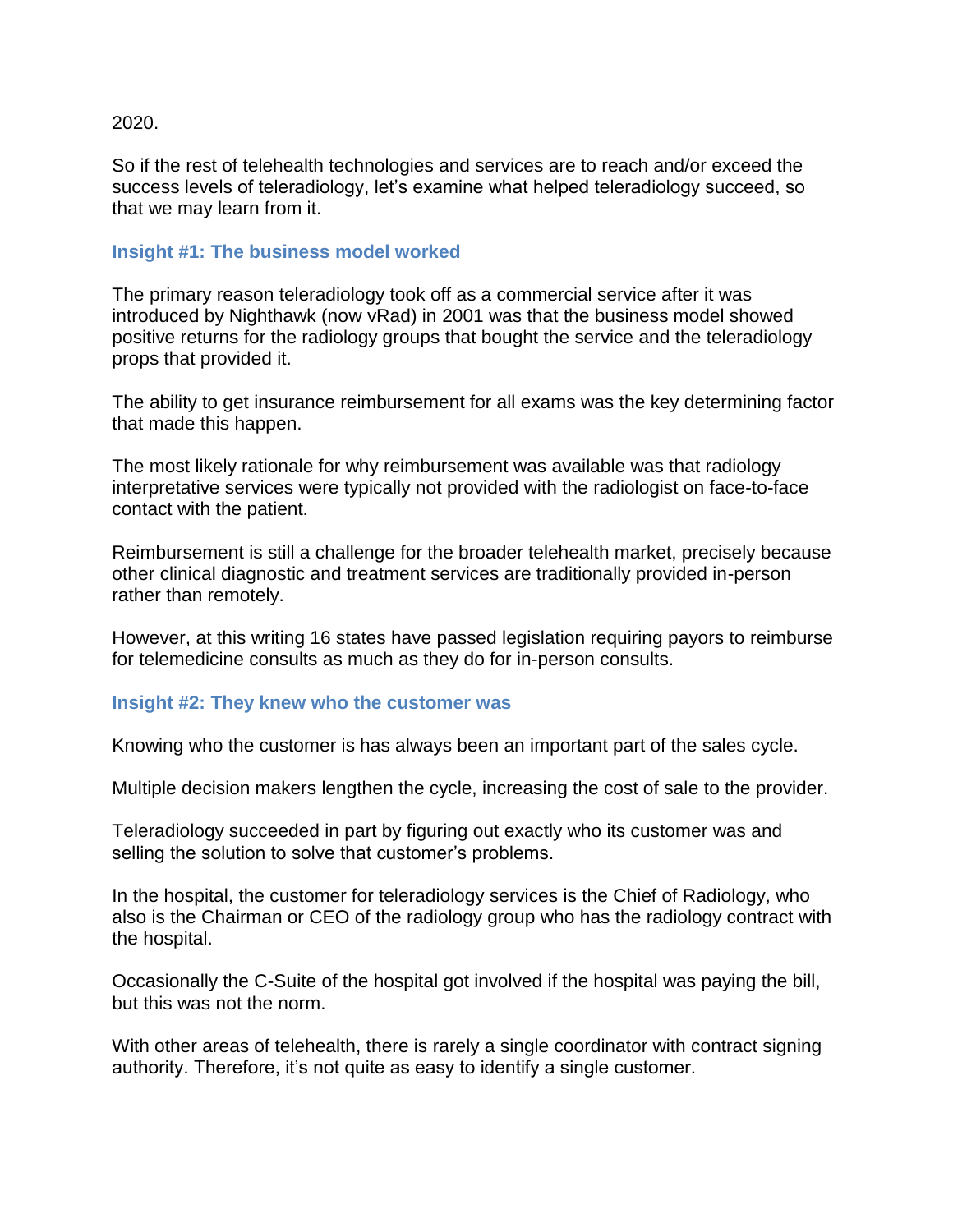Telehealth companies must deal with the ER and Neurology for telestroke services, with the ICU for Tele-ICU services, with discharge planning or the visiting nurse group for home telehealth services.

To emulate the success of teleradiology, telehealth companies should focus on solving problems for a particular clinical area rather than trying to be a general solution.

If their solutions are generally applicable across multiple clinical areas, then they can market specific solutions for each area (even if it's the same technology underneath).

## **Insight #3: It solved a problem!**

When commercial teleradiology companies entered the marketplace with a new service offering, they found a willing ear with the radiology groups they wanted to engage by delivering a solution to one of their primary complaints.

Radiology groups were happy to hire a well-credentialed group of radiologists to read Preliminary Studies from the emergency room at NIGHT!

They no longer needed to persuade one of the partners to take the overnight shift and be unavailable or ineffective the next day.

Another benefit was that by employing a variety of sub-specialty trained radiologists, teleradiology firms were able to provide more highly skilled practitioners to read exams.

This was especially important to smaller practices who could not hope to cover this depth of talent.

The lesson for telehealth is to concentrate on the specific problems being addressed through the implementation of a telehealth system.

Are there cost savings which can be realized by reducing the number of patients who need to be transferred for additional care?

Does patient care improve due to quicker decision making resulting in better patient outcomes?

The problem you're solving has to be clear, relevant, and important, and the benefits of the solution have to be proven and easily articulated.

## **Insight #4: It's part of a medical specialty (Radiology)**

Many teleradiology CEOs are radiologists and many of their initial customers are their medical school classmates.

They go to radiology conferences, are members of radiology societies and read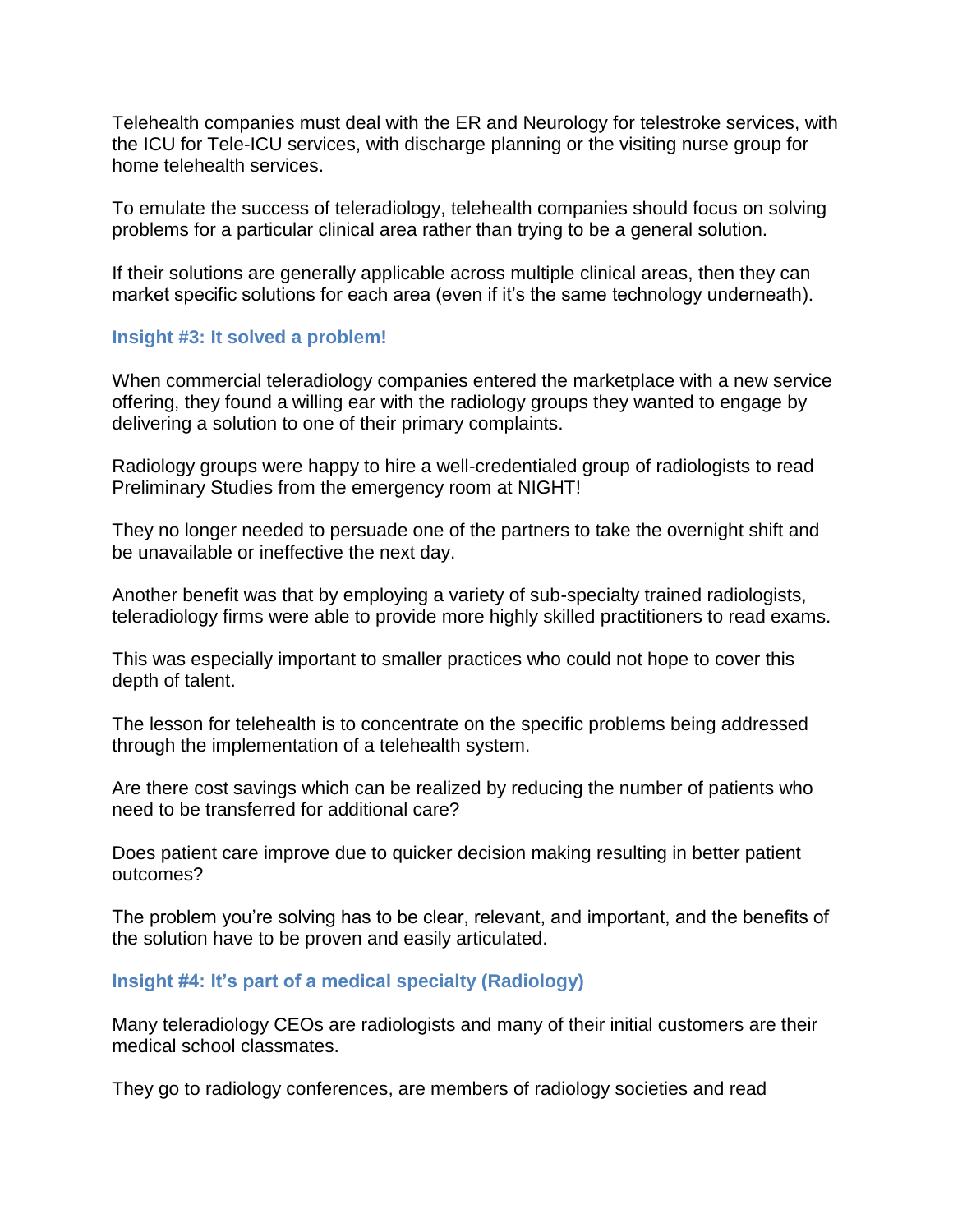radiology literature.

Rather than identifying itself as being part of the telehealth or telemedicine community, the teleradiology industry aligns itself with radiology.

For example, over 20 teleradiology firms exhibit each year at RSNA (Radiology Society of North America), the largest medical trade show in the country.

Yet, none of these firms are likely to exhibit at the annual meeting of the American Telemedicine Association "The World's Largest Telemedicine, Telehealth & mHealth Trade Show".

The marketing directors for the teleradiology companies have learned that you need to go where your customers are (see Insight #2).

Telehealth needs to more closely align with the medical specialties that it is enhancing.

So rather than talking about telehealth, people need to talk about solving a specific healthcare problem, and then introducing telehealth products or services as a way of solving that problem.

## **Insight #5: Competition and controversy will increase**

The teleradiology industry has not always gotten it right. In its 10+ years in existence, the teleradiology industry has not always avoided major controversies which have hampered its market growth.

As Nighthawk evolved, they opened up reading centers in Australia and Switzerland to take advantage of the time shift.

U.S. doctors were sent overseas for a fixed term assignment under very pleasant conditions.

A few years later, in order to exploit a price advantage between the salaries of U.S. radiologists and those trained and living in India, several firms began offering a significant price break for the reading of preliminary exams from the U.S.

While several of those firms which continue to function today offered a high quality service (often from U.S. trained doctors) several firms were suspected of having studies "ghost-read" by less qualified technicians and then signed off by a single doctor.

This practice led some hospitals to insist that all of their studies be read by U.S. doctors.

Another controversy was in the area of "predatory practices".

There are well known cases where radiology groups have lost their hospital contracts to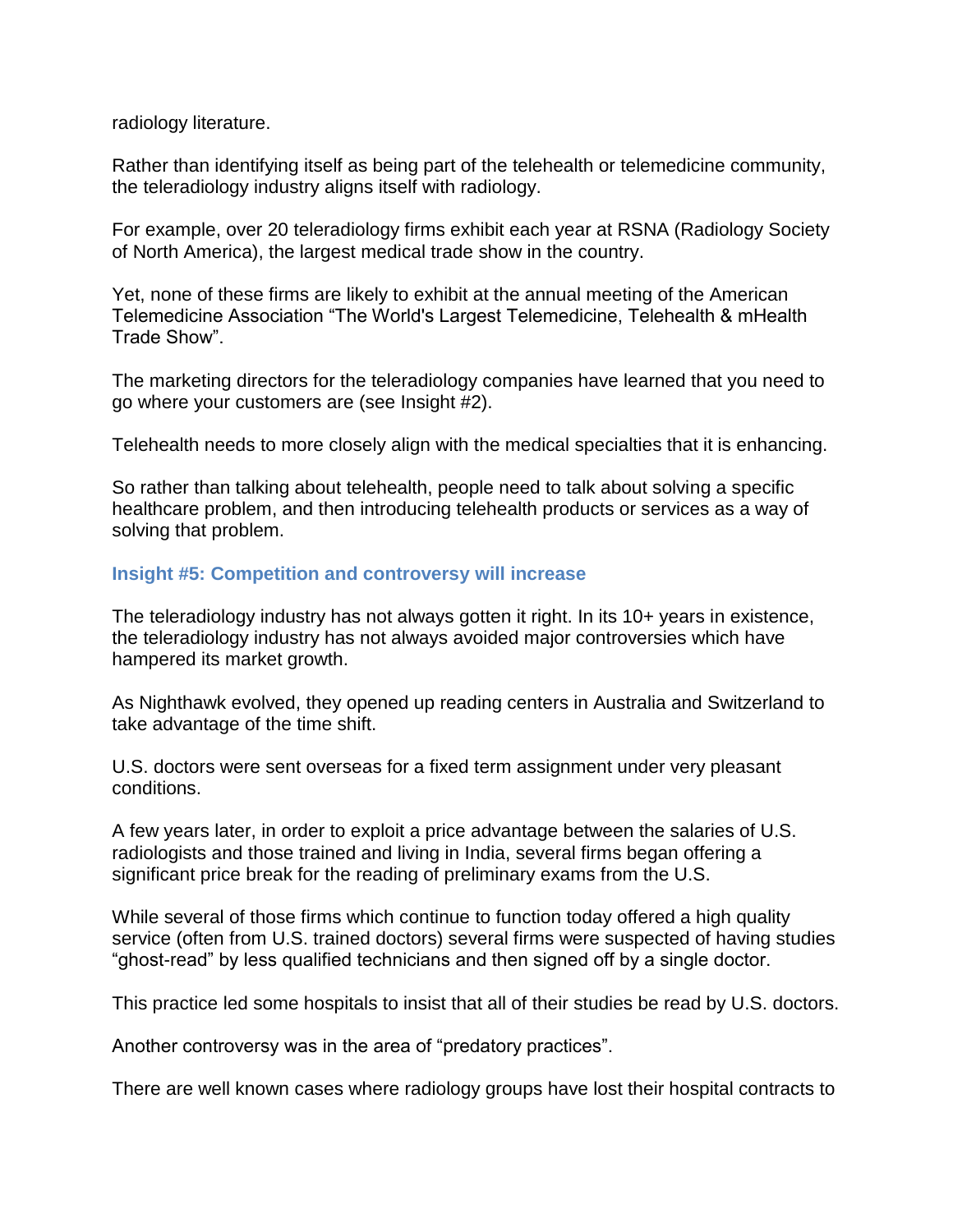"teleradiology companies" who now were offering to become the reading group for the whole hospital.

Locales like Toledo, Orlando and Sacramento became known in radiology circles for the upheaval caused by a change in the radiology contract holder.

Many groups now insist of contract language to protect them from this practice.

Telehealth beware!

While telehealth may have started off with altruistic purposes, this has become a business with all the benefits and drawbacks that this implies.

## **Insight #6: Differentiating through better market segmentation**

Teleradiology's high adoption into mainstream radiology has led to significant growth and competition.

A by-product of this is the increased perception of teleradiology as a commodity.

For example, prices for teleradiology interpretations have decreased over 30% in the past five years due to both decreasing reimbursement and increasing teleradiology competition.

Preliminary CT scans that were priced at \$50 as little as five years ago are more likely to cost \$35 today.

With so many potential customers to call on, teleradiology providers have learned that survival and/or profitability depend on segmenting their market (i.e. breaking it down even further into groups of like-minded customers).

Market segmentation helps them focus their message in a way that differentiates them from their competitors, and thereby gain market share.

Originally all companies were providing nighthawk services – or reading ER exams at night.

Since those early days, teleradiology companies have developed new strategies to either enter new markets or strengthen their competitiveness:

- Daytime sub-specialty reading serving Imaging Centers, Urgent Care facilities, mobile medical companies and physician practices such as Orthopedics
- Providing doctors on site (boots on the ground) evolving from "teleradiology companies" into "national radiology groups"
- Providing value-added services which discourage groups from switching providers just to save a few dollars on the cost of a CT read